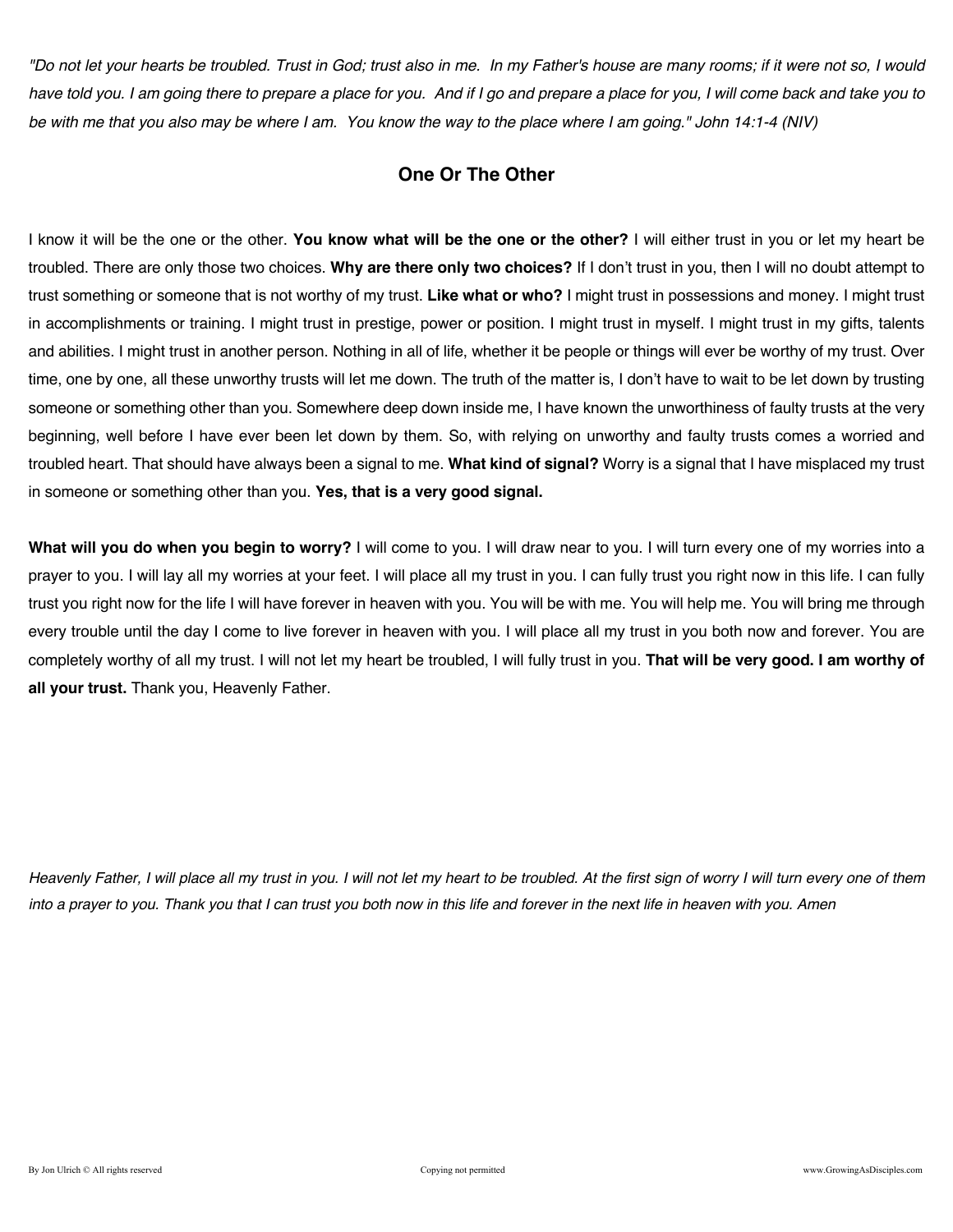### **Becoming Like Christ** *Trust In God*

"Do not let your hearts be troubled. Trust in God; trust also in me. In my Father's house are many rooms; if it were not so, I would have told you. I am going there to prepare a place for you. And if I go and prepare a place for you, I will come back and take you to be with me that you also may be where I am. You know the way to the place where I am going."

NIV John 14:1-4

### **Becoming Like Christ** *Trust In God*

"Don't let your hearts be troubled. Trust in God, and trust also in me. There is more than enough room in my Father's home. If this were not so, would I have told you that I am going to prepare a place for you? When everything is ready, I will come and get you, so that you will always be with me where I am. And you know the way to where I am going."

NLT John 14:1-4

### **Becoming Like Christ** *Believe In God*

"Do not let your hearts be troubled. Believe in God, believe also in me. In my Father's house there are many dwelling places. If it were not so, would I have told you that I go to prepare a place for you? And if I go and prepare a place for you, I will come again and will take you to myself, so that where I am, there you may be also. And you know the way to the place where I am going."

NRSV John 14:1-4

## **Becoming Like Christ** *Trust In And Rely On God*

DO NOT let your hearts be troubled (distressed, agitated). You believe in *and* adhere to *and* trust in *and* rely on God; believe in *and* adhere to *and* trust in *and* rely also on Me. In My Father's house there are many dwelling places (homes). If it were not so, I would have told you; for I am going away to prepare a place for you. And when (if) I go and make ready a place for you, I will come back again and will take you to Myself, that where I am you may be also. And [to the place] where I am going, you know the way.

AMP John 14:1-4

### **Becoming Like Christ** *Believe In God*

"Do not let your heart be troubled; believe in God, believe also in Me. "In My Father's house are many dwelling places; if it were not so, I would have told you; for I go to prepare a place for you. "If I go and prepare a place for you, I will come again and receive you to Myself, that where I am, *there* you may be also. "And you know the way where I am going."

### **Becoming Like Christ** *Believe In God*

"Let not your hearts be troubled. Believe in God; believe also in me. In my Father's house are many rooms. If it were not so, would I have told you that I go to prepare a place for you? And if I go and prepare a place for you, I will come again and will take you to myself, that where I am you may be also. And you know the way to where I am going."

ESV John 14:1-4

### **Becoming Like Christ** *Believe In God*

"Let not your heart be troubled; you believe in God, believe also in Me. In My Father's house are many mansions; if *it were* not *so,* I would have told you. I go to prepare a place for you. And if I go and prepare a place for you, I will come again and receive you to Myself; that where I am, *there* you may be also. And where I go you know, and the way you know."

NKJV John 14:1-4

### **Becoming Like Christ** *Trust God*

"Don't let this throw you. You trust God, don't you? Trust me. There is plenty of room for you in my Father's home. If that weren't so, would I have told you that I'm on my way to get a room ready for you? And if I'm on my way to get your room ready, I'll come back and get you so you can live where I live. And you already know the road I'm taking."

MSG John 14:1-4

## **Becoming Like Christ** *You Are Trusting God*

"Let not your heart be troubled. You are trusting God, now trust in me. There are many homes up there where my Father lives, and I am going to prepare them for your coming. When everything is ready, then I will come and get you, so that you can always be with me where I am. If this weren't so, I would tell you plainly. And you know where I am going and how to get there."

TLB John 14:1-4

### **Becoming Like Christ** *Trust In God*

Jesus said, "Don't let your hearts be troubled. Trust in God, and trust in me. There are many rooms in my Father's house; I would not tell you this if it were not true. I am going there to prepare a place for you. After I go and prepare a place for you, I will come back and take you to be with me so that you may be where I am. You know the way to the place where I am going."

NCV John 14:1-4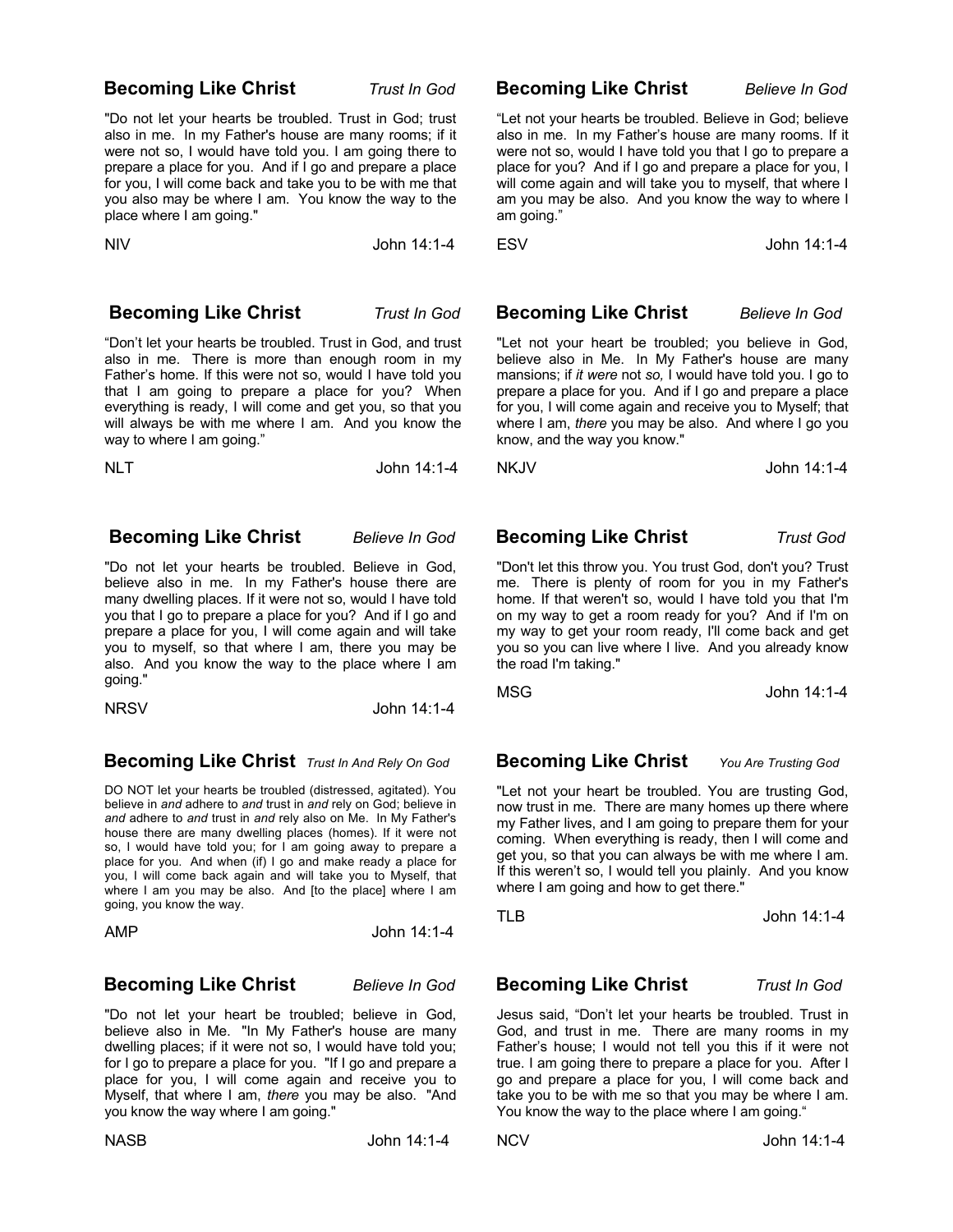**Becoming Like Christ** – John 14:1-4 **In Context:** *Read John 14*

## **Begin With Prayer:** *Here I am Lord. I Am Listening.*

### **Meditating On God's Word:** *(What is God speaking to your heart?)*

"Do not let your hearts be troubled. Trust in God; trust also in me. In my Father's house are many rooms; if it were not so, I would have told you. I am going there to prepare a place for you. And if I go and prepare a place for you, I will come back and take you to be with me that you also may be where I am. You know the way to the place where I am going." John 14:1-4 (NIV)

### **Considering The Words***: (What words speak to your heart?)*

"Do not | let your hearts | be troubled. | Trust in God; | trust also | in me. | In my Father's house | are many rooms; | if it | were not so, | I would have | told you. | I am going there | to prepare | a place | for you. | And if | I go | and prepare | a place | for you, | I will come back | and | take you | to be | with me | that you also | may be | where I am. | You know | the way | to the place | where | I am going." John 14:1-4 (NIV)

 $\_$  , and the contribution of the contribution of  $\mathcal{L}$  , and  $\mathcal{L}$  , and  $\mathcal{L}$  , and  $\mathcal{L}$  , and  $\mathcal{L}$  , and  $\mathcal{L}$  , and  $\mathcal{L}$  , and  $\mathcal{L}$  , and  $\mathcal{L}$  , and  $\mathcal{L}$  , and  $\mathcal{L}$  , and  $\mathcal{L$ \_\_\_\_\_\_\_\_\_\_\_\_\_\_\_\_\_\_\_\_\_\_\_\_\_\_\_\_\_\_\_\_\_\_\_\_\_\_\_\_\_\_\_\_\_\_\_\_\_\_\_\_\_\_\_\_\_\_\_\_\_\_\_\_\_\_\_\_\_\_\_

### **Praying The Scripture:** *(What prayer from your heart will you write?)*

Heavenly Father, I will place all my trust in you. I will not let my heart to be troubled. At the first sign of worry I will turn every one of them into a prayer to you. Thank you that I can trust you both now in this life and forever in the next life in heaven with you. Amen  $\_$  . The contribution of the contribution of  $\mathcal{L}_1$  ,  $\mathcal{L}_2$  ,  $\mathcal{L}_3$  ,  $\mathcal{L}_4$  ,  $\mathcal{L}_5$  ,  $\mathcal{L}_6$  ,  $\mathcal{L}_7$  ,  $\mathcal{L}_8$  ,  $\mathcal{L}_9$  ,  $\mathcal{L}_1$  ,  $\mathcal{L}_2$  ,  $\mathcal{L}_3$  ,  $\mathcal{L}_5$  ,  $\mathcal{L}_6$  ,  $\mathcal{L}_$ 

 $\_$  , and the set of the set of the set of the set of the set of the set of the set of the set of the set of the set of the set of the set of the set of the set of the set of the set of the set of the set of the set of th

 $\_$  , and the contribution of the contribution of  $\mathcal{L}$  , and  $\mathcal{L}$  , and  $\mathcal{L}$  , and  $\mathcal{L}$  , and  $\mathcal{L}$  , and  $\mathcal{L}$  , and  $\mathcal{L}$  , and  $\mathcal{L}$  , and  $\mathcal{L}$  , and  $\mathcal{L}$  , and  $\mathcal{L}$  , and  $\mathcal{L$ \_\_\_\_\_\_\_\_\_\_\_\_\_\_\_\_\_\_\_\_\_\_\_\_\_\_\_\_\_\_\_\_\_\_\_\_\_\_\_\_\_\_\_\_\_\_\_\_\_\_\_\_\_\_\_\_\_\_\_\_\_\_\_\_\_\_\_\_\_\_\_  $\_$  , and the contribution of the contribution of  $\mathcal{L}$  , and  $\mathcal{L}$  , and  $\mathcal{L}$  , and  $\mathcal{L}$  , and  $\mathcal{L}$  , and  $\mathcal{L}$  , and  $\mathcal{L}$  , and  $\mathcal{L}$  , and  $\mathcal{L}$  , and  $\mathcal{L}$  , and  $\mathcal{L}$  , and  $\mathcal{L$  $\_$  . The contribution of the contribution of  $\mathcal{L}_1$  ,  $\mathcal{L}_2$  ,  $\mathcal{L}_3$  ,  $\mathcal{L}_4$  ,  $\mathcal{L}_5$  ,  $\mathcal{L}_6$  ,  $\mathcal{L}_7$  ,  $\mathcal{L}_8$  ,  $\mathcal{L}_9$  ,  $\mathcal{L}_1$  ,  $\mathcal{L}_2$  ,  $\mathcal{L}_3$  ,  $\mathcal{L}_5$  ,  $\mathcal{L}_6$  ,  $\mathcal{L}_$ \_\_\_\_\_\_\_\_\_\_\_\_\_\_\_\_\_\_\_\_\_\_\_\_\_\_\_\_\_\_\_\_\_\_\_\_\_\_\_\_\_\_\_\_\_\_\_\_\_\_\_\_\_\_\_\_\_\_\_\_\_\_\_\_\_\_\_\_\_\_\_  $\_$  , and the contribution of the contribution of  $\mathcal{L}$  , and  $\mathcal{L}$  , and  $\mathcal{L}$  , and  $\mathcal{L}$  , and  $\mathcal{L}$  , and  $\mathcal{L}$  , and  $\mathcal{L}$  , and  $\mathcal{L}$  , and  $\mathcal{L}$  , and  $\mathcal{L}$  , and  $\mathcal{L}$  , and  $\mathcal{L$  $\_$  , and the contribution of the contribution of  $\mathcal{L}$  , and  $\mathcal{L}$  , and  $\mathcal{L}$  , and  $\mathcal{L}$  , and  $\mathcal{L}$  , and  $\mathcal{L}$  , and  $\mathcal{L}$  , and  $\mathcal{L}$  , and  $\mathcal{L}$  , and  $\mathcal{L}$  , and  $\mathcal{L}$  , and  $\mathcal{L$  $\_$  . The contribution of the contribution of  $\mathcal{L}_1$  ,  $\mathcal{L}_2$  ,  $\mathcal{L}_3$  ,  $\mathcal{L}_4$  ,  $\mathcal{L}_5$  ,  $\mathcal{L}_6$  ,  $\mathcal{L}_7$  ,  $\mathcal{L}_8$  ,  $\mathcal{L}_9$  ,  $\mathcal{L}_1$  ,  $\mathcal{L}_2$  ,  $\mathcal{L}_3$  ,  $\mathcal{L}_5$  ,  $\mathcal{L}_6$  ,  $\mathcal{L}_$ 

### **What It Means:** *(What questions speak to your heart?) (Suggested questions for small group discussion are in bold)* When are you most likely to let your heart be troubled?

**When have you refused to let your heart be troubled?**

What have you chosen to do instead of allowing your heart to be troubled?

**When have you trusted God instead of allowing your heart to be troubled?**

### **What potential worries would you like to turn into prayers to God right now?**

Why can you be completely sure that a place has been secured for you in heaven?

How does knowing that your future in heaven is secure give you peace in this life?

**Living It Out:** *(What action step is God guiding your heart to take?)*

Trust God rather than allowing your heart to be troubled.

## **Seeing It Happen:** *(What are you trusting God for in your heart?)*

Have faith that you can trust God rather than let your heart be troubled. \_\_\_\_\_\_\_\_\_\_\_\_\_\_\_\_\_\_\_\_\_\_\_\_\_\_\_\_\_\_\_\_\_\_\_\_\_\_\_\_\_\_\_\_\_\_\_\_\_\_\_\_\_\_\_\_\_\_\_\_\_\_\_\_\_\_\_\_\_\_\_

## **Get Ready To Share:** *(What can you share with others from your heart?)*

Share with another person or your small group how you are trusting God rather than letting your heart be troubled.

\_\_\_\_\_\_\_\_\_\_\_\_\_\_\_\_\_\_\_\_\_\_\_\_\_\_\_\_\_\_\_\_\_\_\_\_\_\_\_\_\_\_\_\_\_\_\_\_\_\_\_\_\_\_\_\_\_\_\_\_\_\_\_\_\_\_\_\_\_\_\_

\_\_\_\_\_\_\_\_\_\_\_\_\_\_\_\_\_\_\_\_\_\_\_\_\_\_\_\_\_\_\_\_\_\_\_\_\_\_\_\_\_\_\_\_\_\_\_\_\_\_\_\_\_\_\_\_\_\_\_\_\_\_\_\_\_\_\_\_\_\_\_

**Close With Prayer:** *Quiet Yourself Before The Lord*

*Pause And Offer Prayers Of… With An Attitude Of Faith Listen To What The Lord Wants To Say To You*

Adoration… \_\_\_\_\_\_\_\_\_\_\_\_\_\_\_\_\_\_\_\_\_\_\_\_\_\_\_\_\_\_\_\_\_\_\_\_\_\_\_\_\_\_\_\_\_\_\_\_\_\_\_\_\_\_\_\_\_\_\_\_\_\_\_\_\_\_\_\_\_\_\_\_\_\_\_\_\_\_\_ Thanksgiving...  $\textsf{Confession...}\qquad \qquad \underline{\hspace{2.5cm}}$ Intercession... \_\_\_\_\_\_\_\_\_\_\_\_\_\_\_\_\_\_\_\_\_\_\_\_\_\_\_\_\_\_\_\_\_\_\_\_\_\_\_\_\_\_\_\_\_\_\_\_\_\_\_\_\_\_\_\_\_\_\_\_\_\_\_\_\_\_\_\_\_\_\_\_\_\_\_\_\_\_\_ Petition… \_\_\_\_\_\_\_\_\_\_\_\_\_\_\_\_\_\_\_\_\_\_\_\_\_\_\_\_\_\_\_\_\_\_\_\_\_\_\_\_\_\_\_\_\_\_\_\_\_\_\_\_\_\_\_\_\_\_\_\_\_\_\_\_\_\_\_\_\_\_\_\_\_\_\_\_\_\_\_